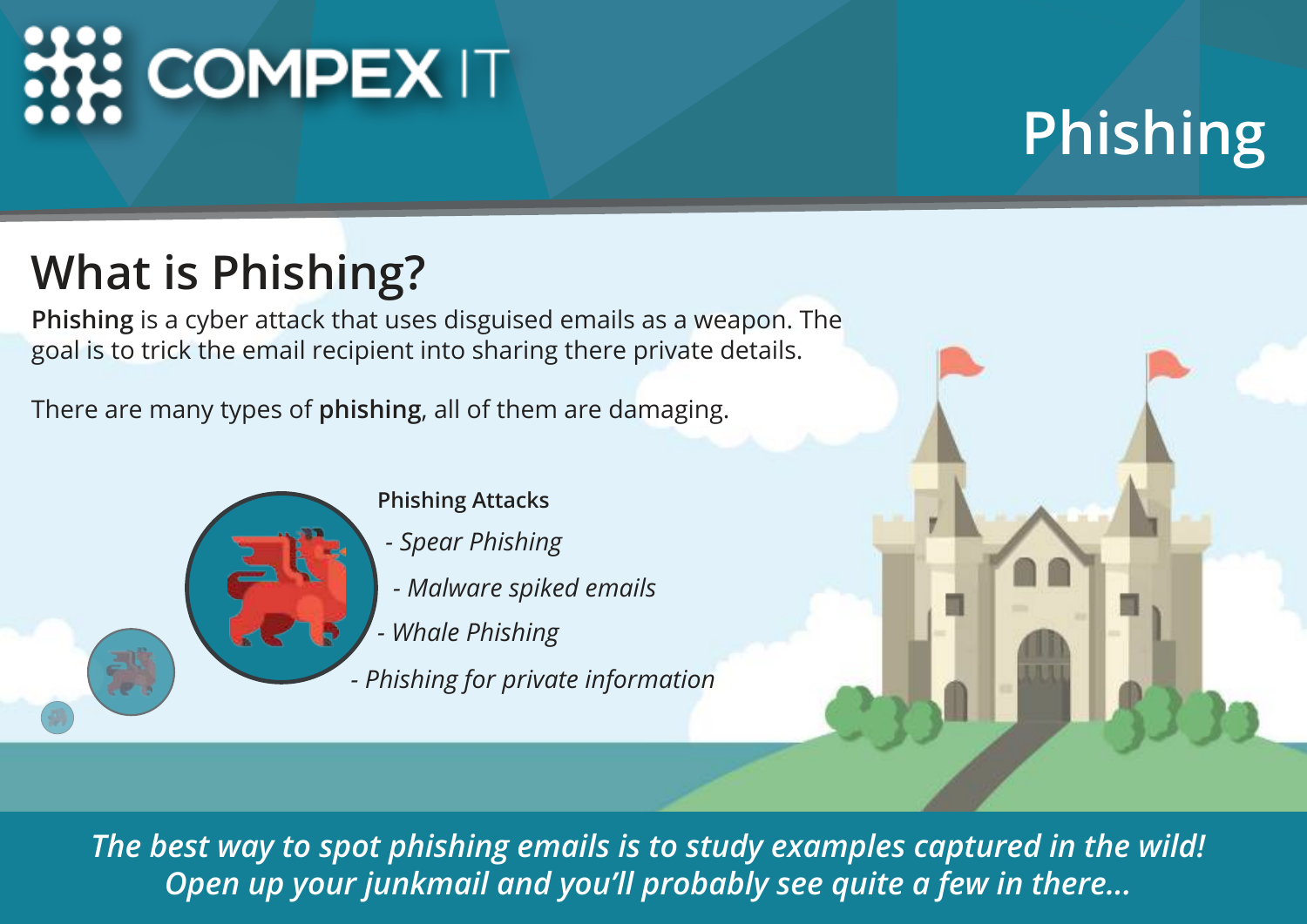# **HIL COMPEX IT**

### **Phishing**

#### **How to prevent the attacks**

There are a number of steps you can take and mindsets you should get into that will keep you from becoming a phishing statistic, including:

- Always check the spelling of the URLs in email links before you click or enter sensitive information

- Watch out for URL redirects, where you're subtly sent to a different website with identical design

- Pay attention to hidden attachments, some of them may be riddled with viruses



*If you receive an email from a source you know but it seems suspicious, contact that source with a new email, rather than just hitting reply.*